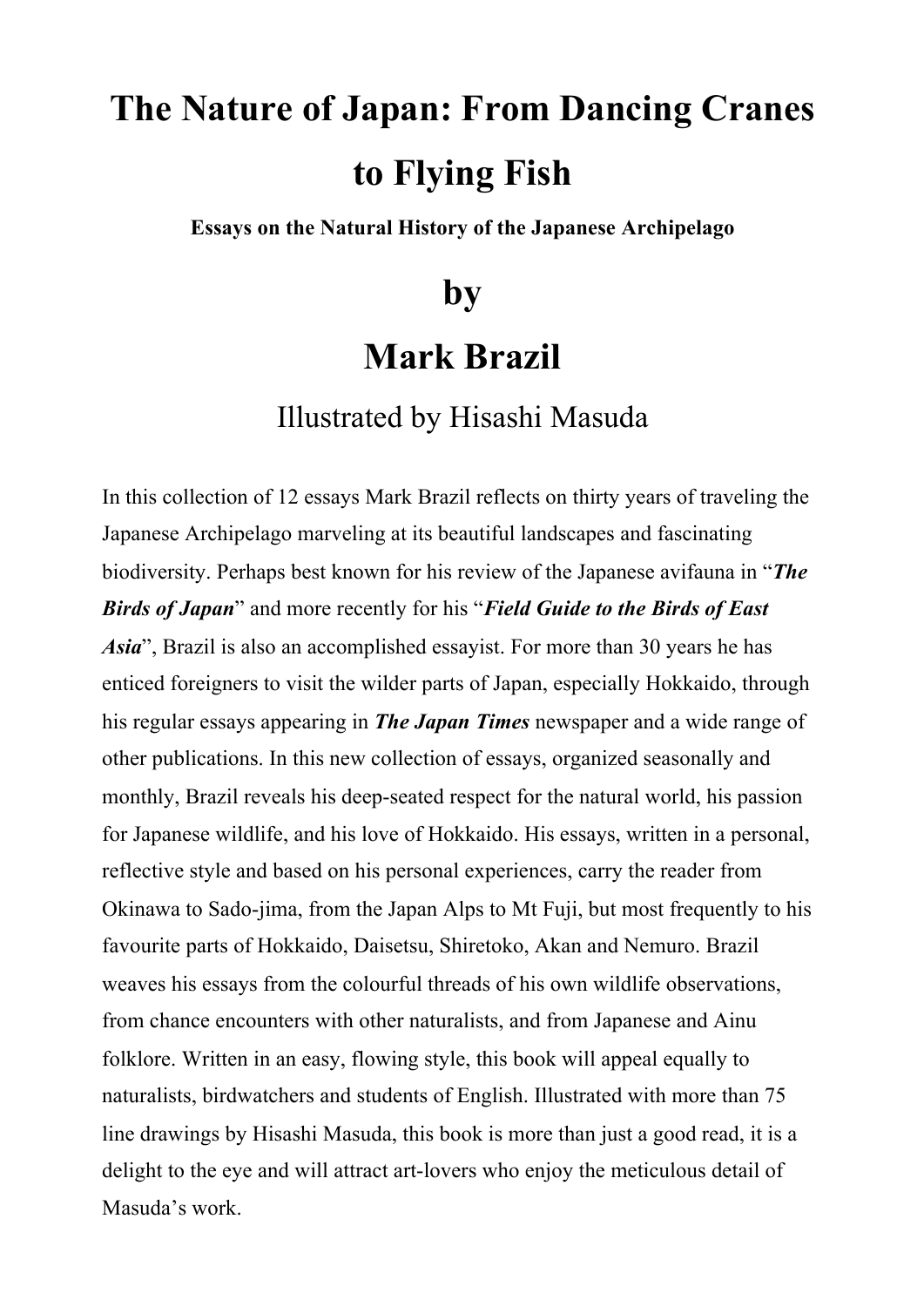# THE NATURE OF JAPAN

### MARK BRAZIL